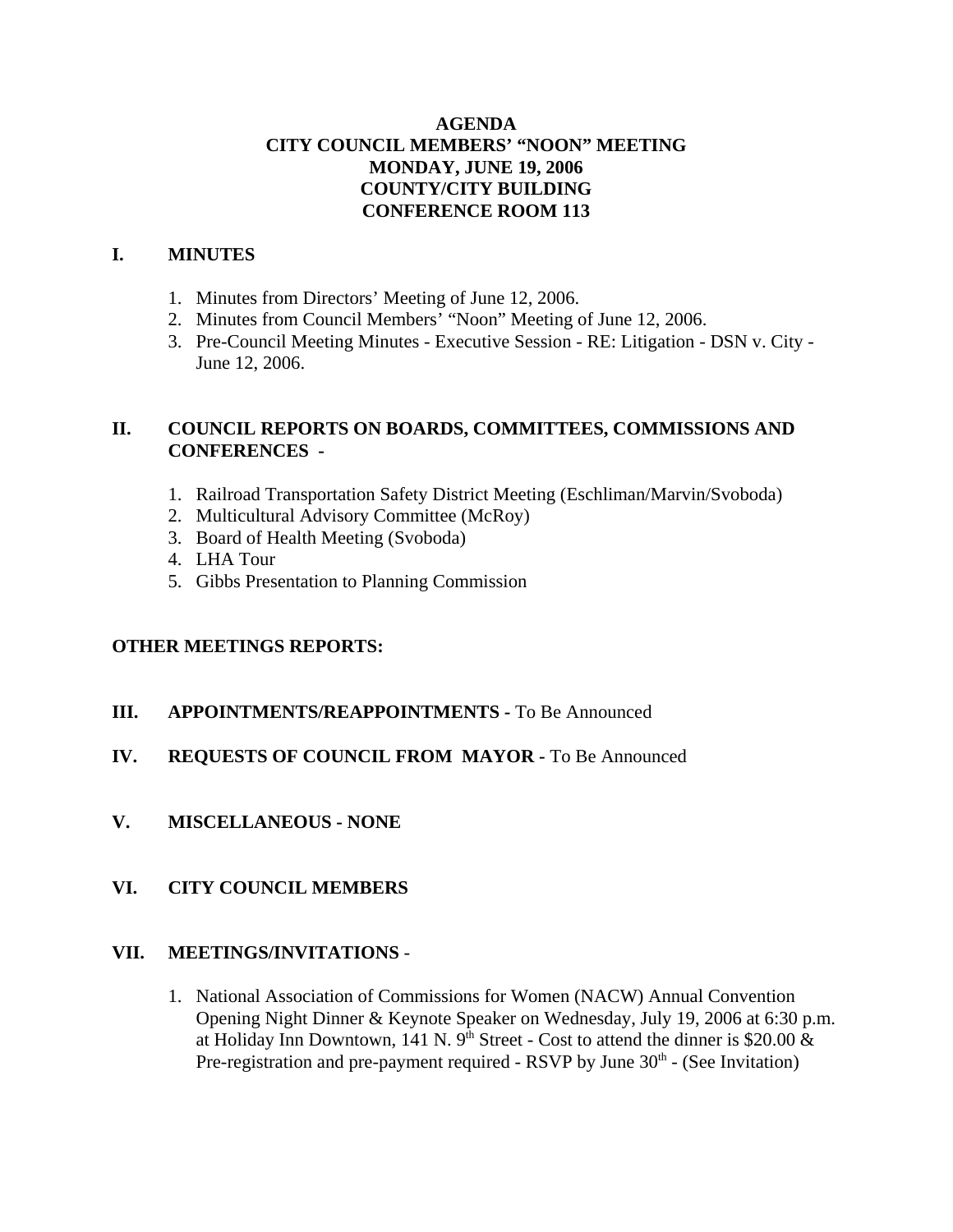2. Mayor Coleen Seng invites you to a 4<sup>th</sup> of July picnic on Tuesday, July 4, 2006 at 7:00 p.m. at Oak Lake Park adjacent to the pier - Lincoln's Symphony Orchestra free concert at 9:10 p.m. - Zambelli fireworks display at 10:00 p.m. - RSVP to 441-7511 - (See Invitation)

## **VIII. ADJOURNMENT**

ca061906/tjg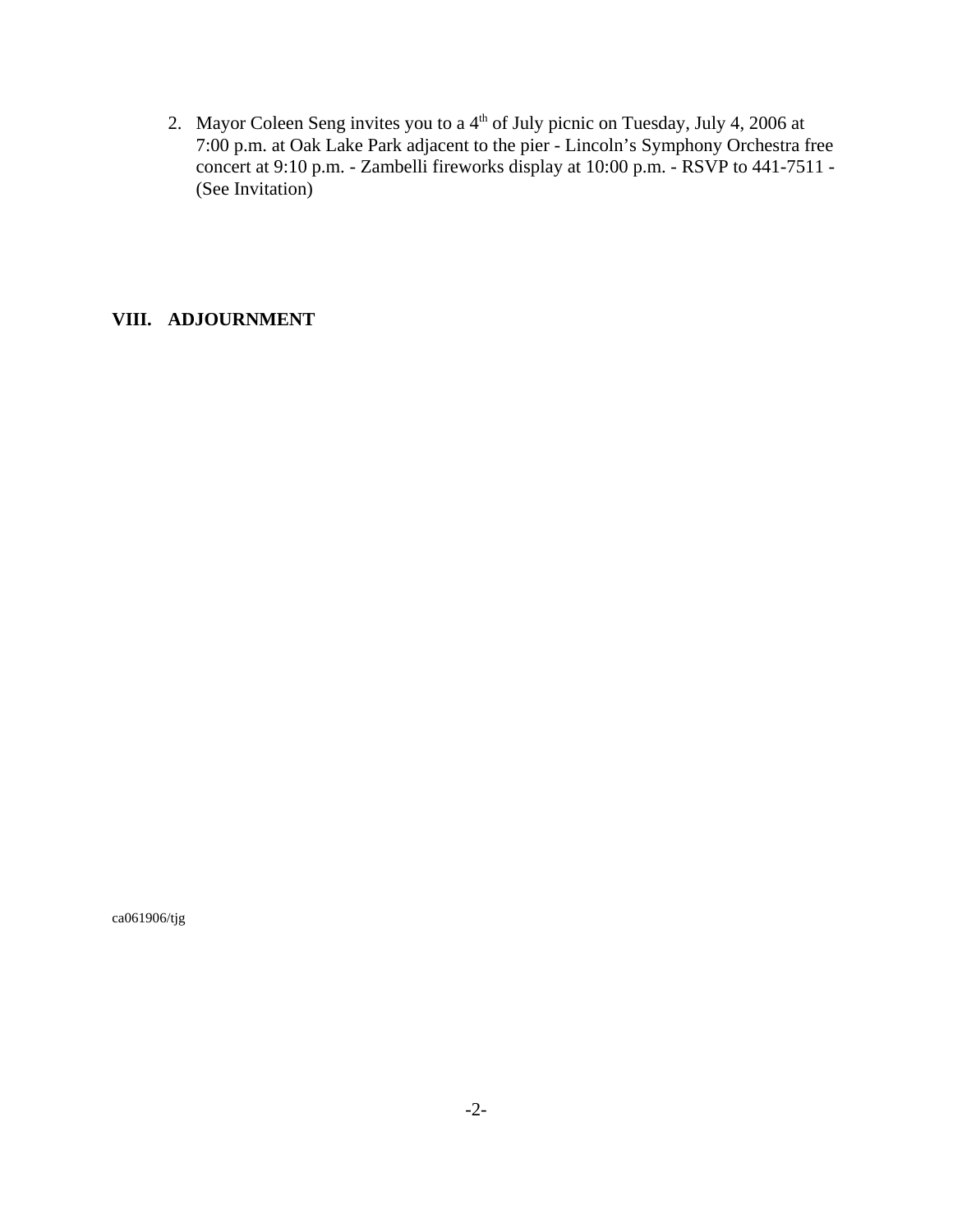## **A D D E N D U M AGENDA** *COUNCIL MEMBERS' "NOON" MEETING* **MONDAY, JUNE 19, 2006**

## **COUNCIL REPORTS ON BOARDS, COMMITTEES, COMMISSIONS AND CONFERENCES - NONE**

## **MEETINGS/INVITATIONS - NONE**

## **APPOINTMENT/REAPPOINTMENTS - NONE**

**MAYOR'S REQUEST TO COUNCIL - NONE**

## **MISCELLANEOUS -**

**1. Discussion of Patte Newman and Annette McRoy attending the** Federal Fly-In to Washington DC on September 12<sup>th</sup> & 13<sup>th</sup>. -**(See Attachment)** 

**caadd061906/tjg**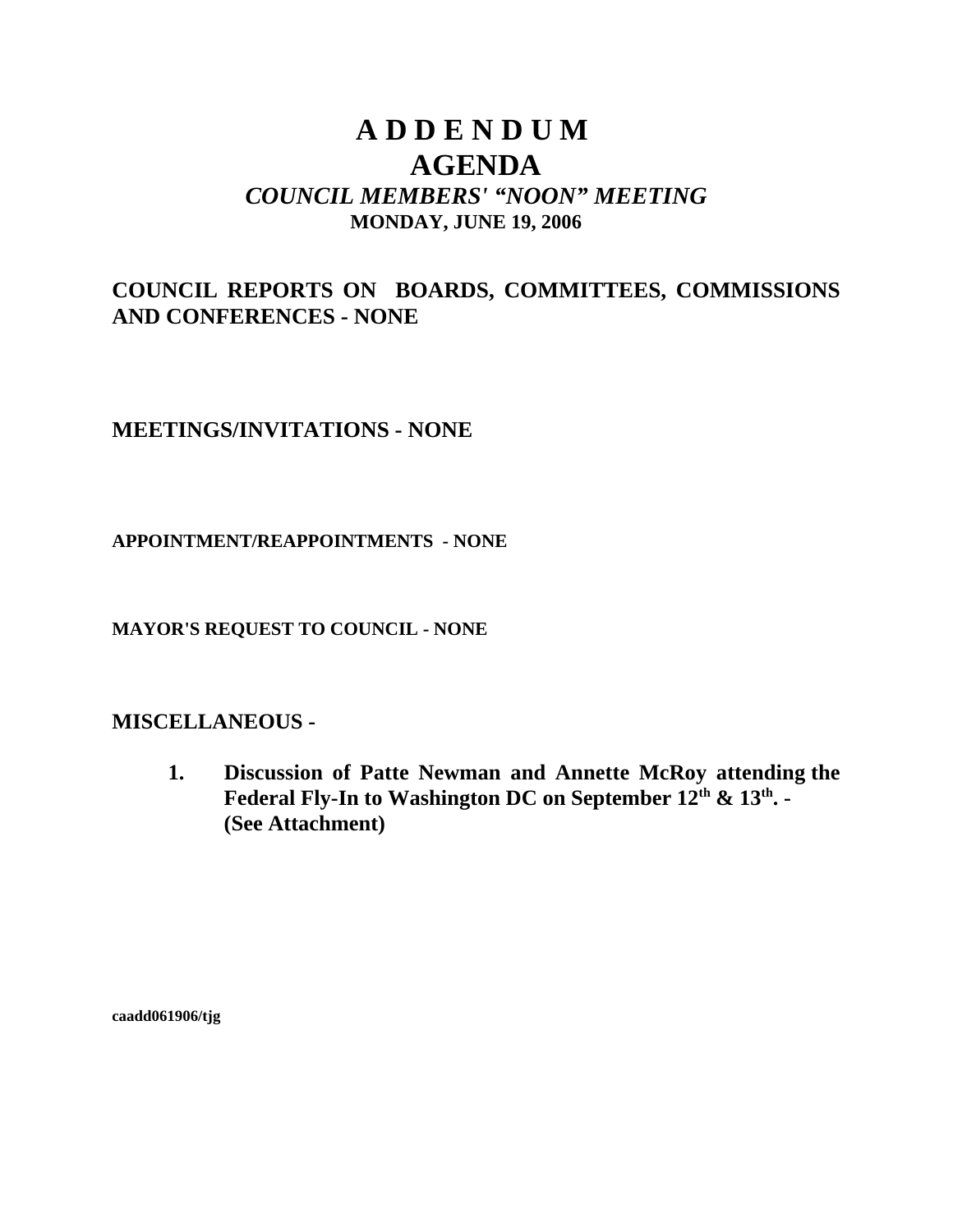

## SEPTEMBER 12-13, 2006 Federal Fiv-in 2006

## **Johnsmer**

## **What is included?**

includes flight, hotel, transportation to events appointments, September 12-13. Package The Chamber organized trip will include wo full days of meetings, briefings and and meals.

## **Who will attend?**

- Chamber board
- Council members
- CEOs of small and mid-sized companies
- Vice presidents
	- **asiveggi**
- Middle managers
- Local elected officials
- Executive clirectors of non profits
- Others who express an interest in the trip

For further details or to make reservations, Paula Thomassen at 402.436.2355 **OD TO WWW.LCOC.COMPOT COMPAGIO** 



LINCOLN

# Neoraska in Hashington, D.C. TATISTETE TIE TIULE O

of Commerce are joining forces for a Fly-In the Lincoln and Greater Omaha Chambers ransportation & infrastructure funding, research carryover the habit to the federal level, where mutual interest. Our Lincoln/Omaha Fly-In will unding, and regional economic development to Washington, D.C. September 12-13, 2006. Leaders already are working together and consulting on state legislative issues of our communities have common interests in ssues

community. This is a great opportunity to impact protecting the interests of the Lincoln business local legislative decisions at a federal level While the federal budget is under debate, Chamber members will be in the nation's capital, meeting with policymakers and

priorities with federal officials. Issues will include Commerce, Education and Defense. Throughout roads/transportation funding and infrastructure. All members are welcome to participate in this the Departments of Transportation, Agriculture, the trip, delegates will address the Chamber's opportunity, which includes discussions with

**E** CREIL CARRIER presenting sponsor



# Den großen und geleiden.

- Round-trip airfare from Eppley to<br>Washington, D.C.
- One night at the J.W. Marriott hotel
- **Transportation to all group events**
- Nebraska Breakfast at the U.S. Capital
- All delegation meetings, luncheons and<br>group social events

## **ONING THE**

of interest in the trip from Chamber members. There has already been a significant amount Delegates will represent a wide variety of companies and levels of management.

opportunity. Deadline for reservations is June 19. Limited space is still available for this crucial

**NOUNDER THE THE THE MONEY CONSERVATION** oday or register online at www.LCOC.com. You don't want to miss this great event.

**umum**<br>Malin metraska ramn sureau services, mc. lunch sponsors

DUNCAN **AVIATION**